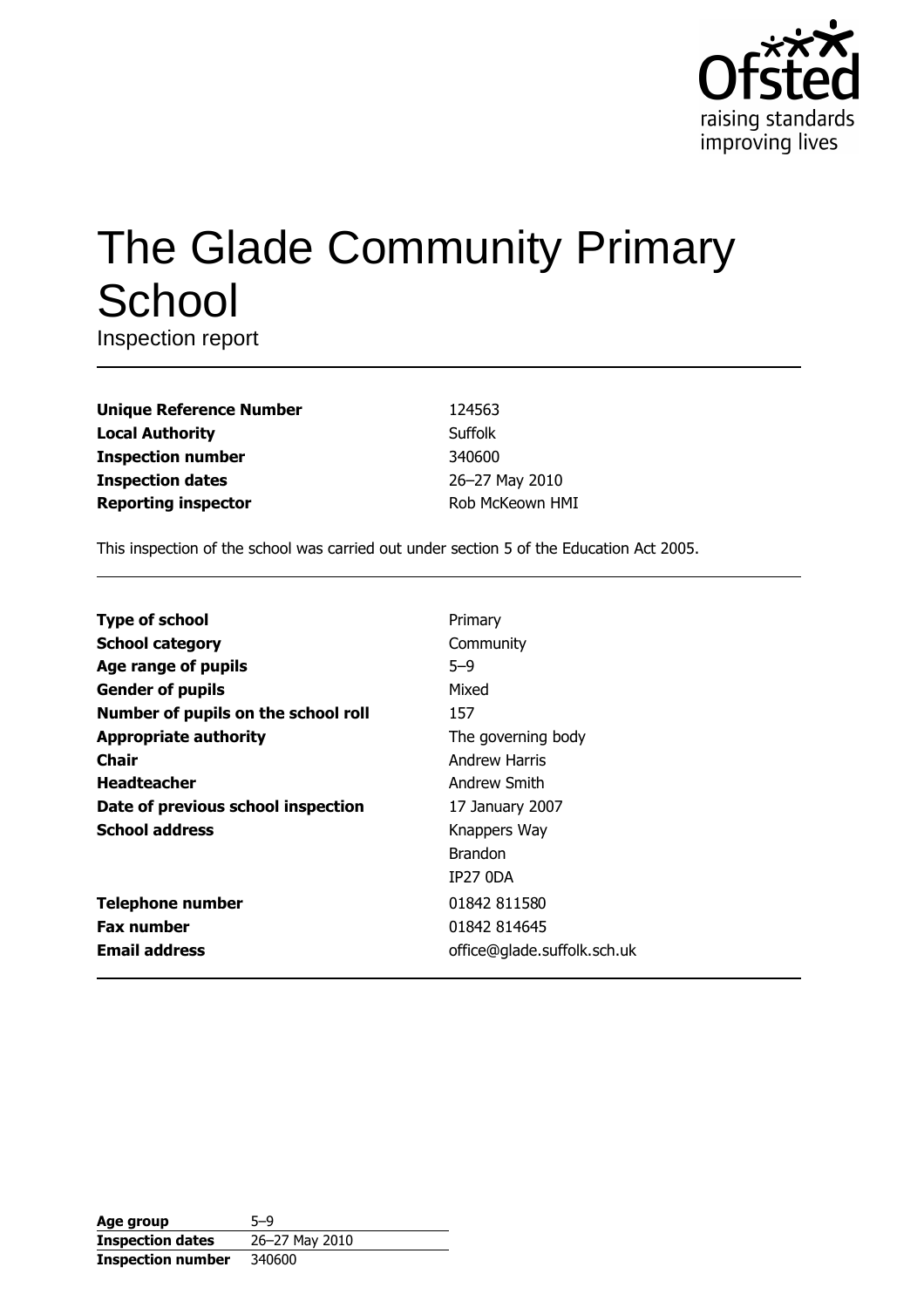The Office for Standards in Education, Children's Services and Skills (Ofsted) regulates and inspects to achieve excellence in the care of children and young people, and in education and skills for learners of all ages. It regulates and inspects childcare and children's social care, and inspects the Children and Family Court Advisory Support Service (Cafcass), schools, colleges, initial teacher training, work-based learning and skills training, adult and community learning, and education and training in prisons and other secure establishments. It rates council children's services, and inspects services for looked after children, safequarding and child protection.

Further copies of this report are obtainable from the school. Under the Education Act 2005, the school must provide a copy of this report free of charge to certain categories of people. A charge not exceeding the full cost of reproduction may be made for any other copies supplied.

If you would like a copy of this document in a different format, such as large print or Braille, please telephone 08456 404045, or email enquiries@ofsted.gov.uk.

You may copy all or parts of this document for non-commercial educational purposes, as long as you give details of the source and date of publication and do not alter the documentation in any way.

Royal Exchange Buildings St Ann's Square Manchester M2 7LA T: 08456 404045 Textphone: 0161 618 8524 E: enquiries@ofsted.gov.uk W: www.ofsted.gov.uk © Crown copyright 2010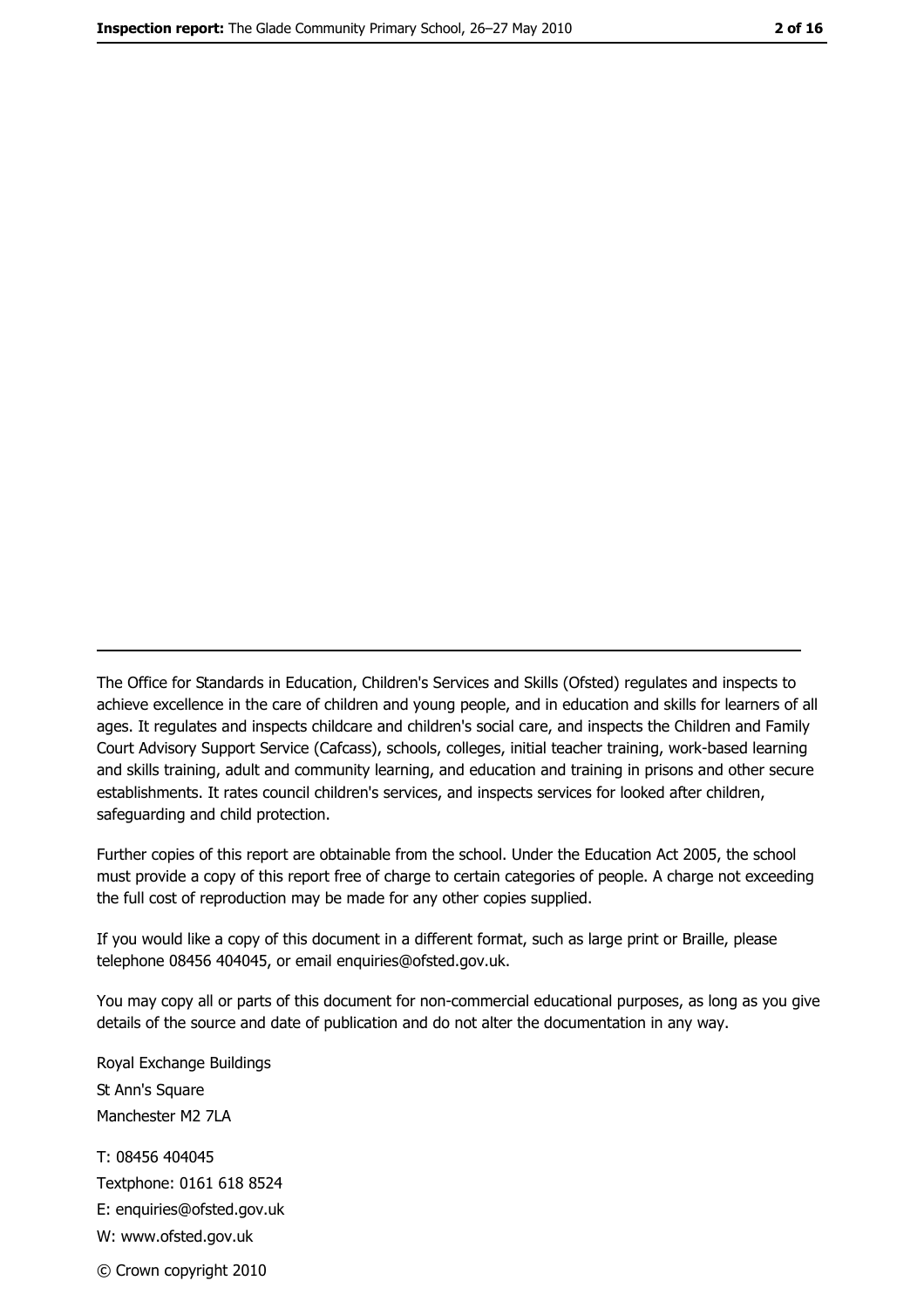# **Introduction**

This inspection was carried out by one of Her Majesty's Inspectors and two additional inspectors. The inspection team observed eight teachers teaching a total of twelve lessons across all the classes. Meetings were held with groups of pupils, parents, staff and governors. Inspectors observed the school's work, looked at pupils' books and teachers' planning, and scrutinised several key documents including those related to safeguarding, development planning, progress tracking, leadership team monitoring and governing body meetings. They also scrutinised questionnaires completed by 70 parents and carers, and those completed by pupils and staff.

The inspection team reviewed many aspects of the school's work. It looked in detail at the following.

- The attainment and progress of different groups of pupils, particularly those with  $\blacksquare$ specials educational needs and those learning to speak English.
- Pupils' attendance, the school's drive to improve it and whether persistent absence  $\blacksquare$ is being tackled effectively.
- Whether teaching is sufficiently differentiated to ensure that all groups and  $\blacksquare$ individuals are challenged and supported well, and make suitable progress.
- Tracking data and whether teachers' assessments are used effectively to inform  $\blacksquare$ lesson planning and help pupils improve their work.
- The influence and effectiveness of all leaders in monitoring and evaluating the  $\blacksquare$ quality of provision, in tackling weaknesses, and in demonstrating a secure capacity to improve.
- The effectiveness of the Early Years Foundation Stage.  $\blacksquare$

## **Information about the school**

The Glade is a smaller than average-sized community primary school. It serves an area in which many families experience social disadvantage. The percentage of pupils eligible for free school meals is above the national average. A large majority of pupils are from White British backgrounds; about 20% are from families with other White backgrounds, mostly Polish and Portuguese. A small but increasing minority of pupils are at the early stage of learning to speak English. The proportion of pupils with special education needs and/or disabilities is typical for this size of school; most pupils with special educational needs have moderate learning difficulties. The school achieved the National Healthy School Status in June 2009. The headteacher and deputy headteacher are relatively new to the school; the headteacher has led the school since January 2010. In line with local authority reorganisation proposals, The Glade will become a 4-11 age primary school from September 2012.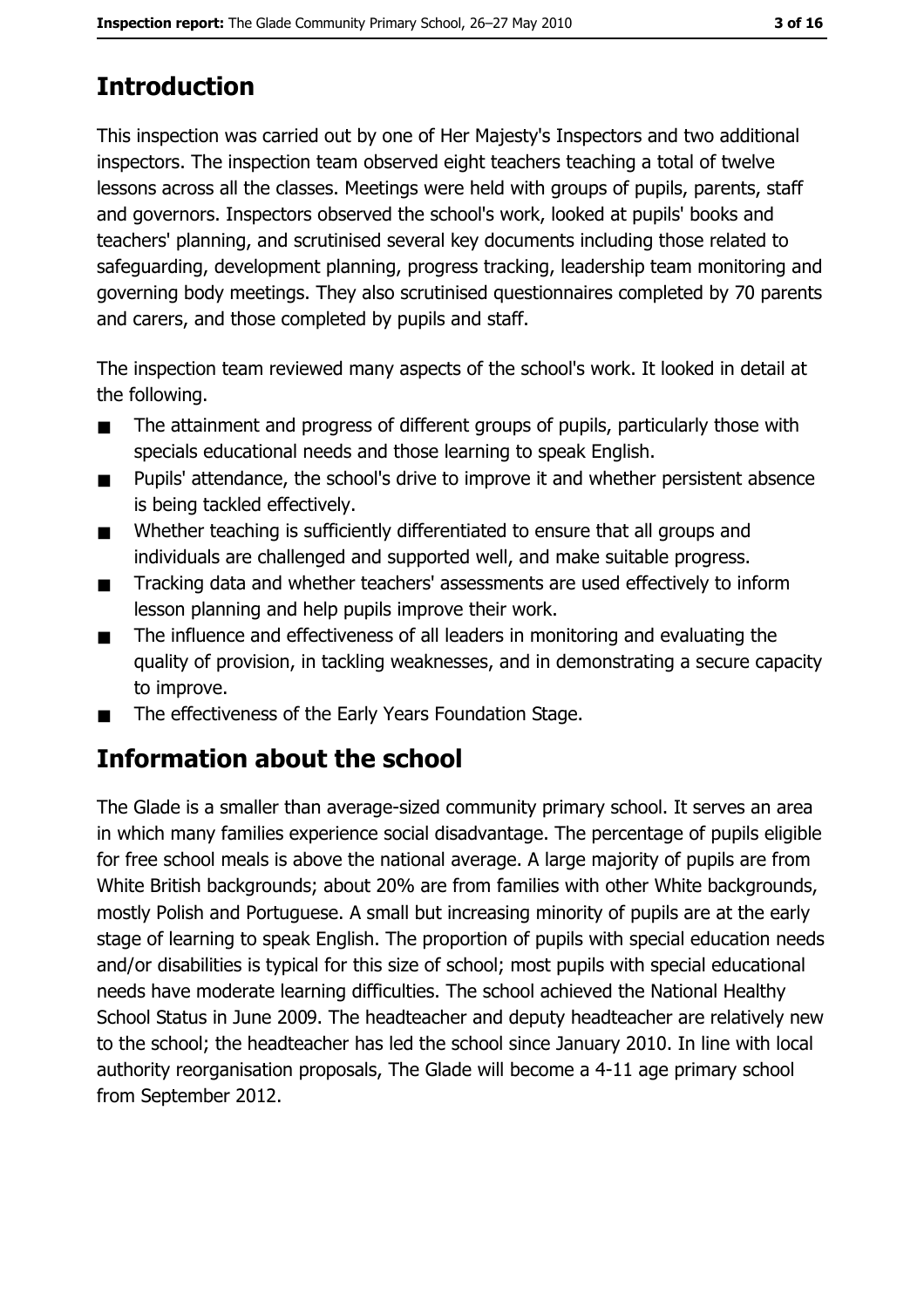## **Inspection judgements**

## Overall effectiveness: how good is the school?

#### The school's capacity for sustained improvement

### **Main findings**

This school provides its pupils with a satisfactory education. Its overall effectiveness has slipped since its last inspection but the arrival of a new headteacher in January this year has halted the decline and strengthened the capacity for sustained improvement. Most parents are pleased with what the school provides for their children; pupils say they enjoy school and are pleased with what it has to offer them.

Pupils' achievement is satisfactory. A majority make satisfactory progress as they move through the school, so that by the time they leave in Year 4 their attainment is broadly average. There is, however, some variability in pupils' attainment from year to year and in the progress they make in different year groups. Weaknesses are evident in pupils' reading, writing and mathematics skills, and outcomes in the national assessments in Year 2 have not changed much in the last four years. The progress of pupils with special educational needs and/or disabilities is satisfactory but is better in some year groups than in others. Many pupils who come into the school speaking little or no English make good progress with their spoken language skills. Their progress in reading, writing and mathematics accelerates over time, so that by the end of Year 4 many reach average standards.

Some aspects of pupils' personal development are good and some are satisfactory. Pupils say they feel safe in school and they appreciate the important aspects of adopting healthy lifestyles. Behaviour in lessons and around the school is good. A few pupils and parents remarked on the challenging behaviour of one or two individual pupils, which the school manages well. Staff care about their pupils and relationships are good. School assemblies are used well to celebrate achievements and promote a strong sense of community. Attendance is low and requires improvement. Levels of unauthorised and persistent absence are too high and too may pupils take holidays in term time.

Teaching is satisfactory but, in line with the inconsistency in pupils' learning and progress, the quality is too variable. In most of the lessons seen during the inspection teaching was either good or satisfactory. There remains a core that is not effective enough to promote good learning and progress. Insufficient attention is paid in some lessons to matching activities precisely enough to pupils' learning needs. Teachers' assessments in lessons, and their use of progress monitoring information, also require sharpening. There are good plans to strengthen the satisfactory curriculum by increasing opportunities for creativity and linking learning more effectively across subjects.

The new headteacher and deputy headteacher provide drive, ambition and a strong commitment to bringing about rapid and lasting improvements. Senior leaders have an accurate view of the school's strengths and weaknesses, and priorities for improvement

| 3 |
|---|
| З |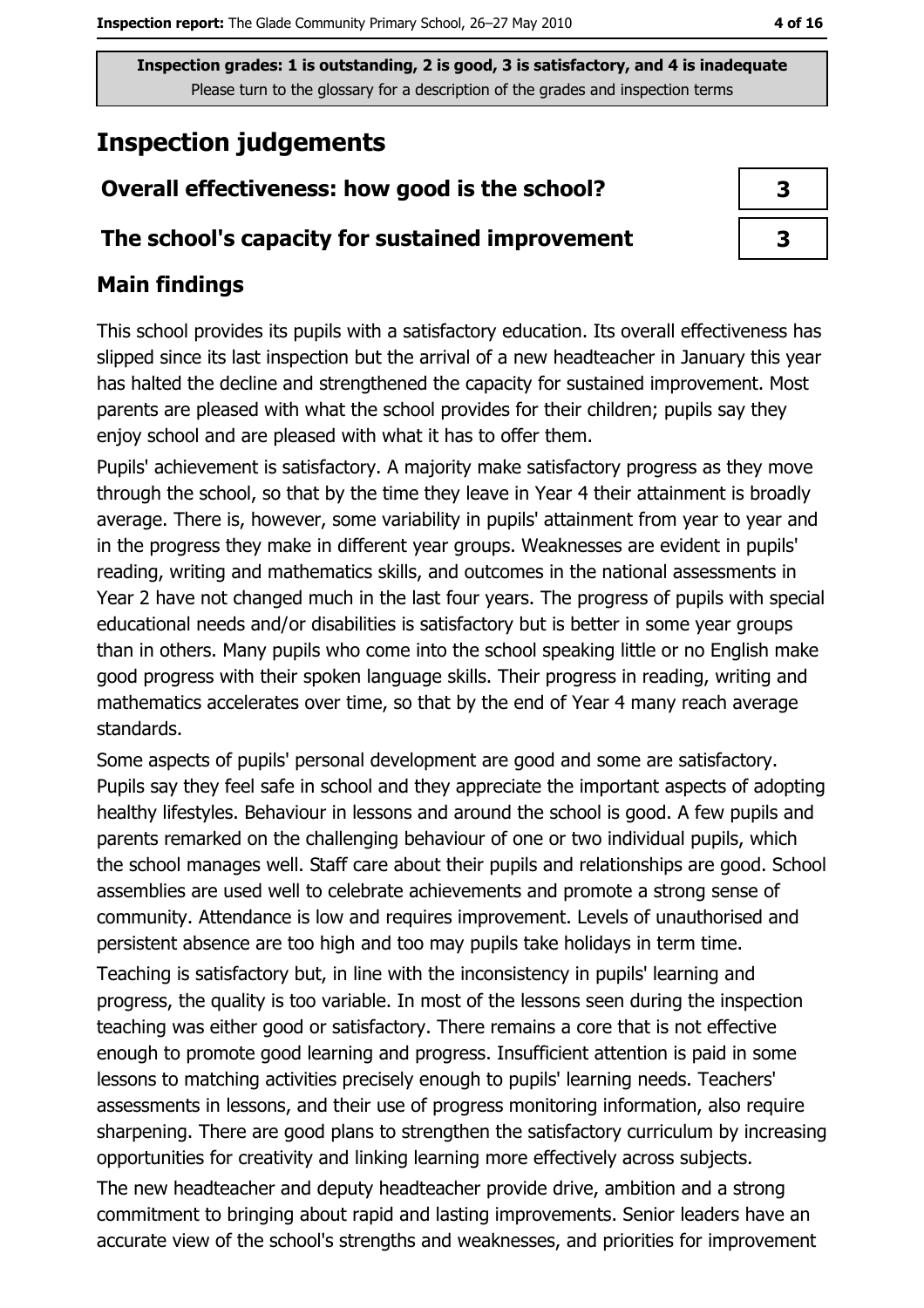are set out in a tightly focused development plan. Systems for keeping a check on pupils' learning and progress have been strengthened recently with greater emphasis placed on picking out underachievement. More is being expected of other key leaders, so that they play a prominent role in bringing about improvements. Currently their role in checking on pupils' learning and progress and evaluating the quality of provision is underplayed. A more rigorous approach is also required for examining how well pupils are doing when they receive targeted support.

#### What does the school need to do to improve further?

- Raise attainment and improve progress in reading, writing and mathematics by:
	- increasing significantly the proportion of teaching which is good and removing any that is inadequate
	- $\equiv$ helping teachers to ensure that learning activities are targeted more precisely to the needs of individuals and groups of pupils
	- ensuring teachers' assessments and progress tracking are used effectively to identify gaps in pupils' learning and set targets for improvement.
- Improve pupils' attendance and punctuality by working closely with parents and  $\blacksquare$ support agencies to notably reduce persistent absence and lateness.
- Extend and strengthen the role played by middle leaders in leading and managing aspects of the school's work by:
	- helping them to establish rigorous monitoring and evaluation programmes for their areas of responsibility
	- involving them in the systematic analysis of the attainment and progress of all pupils, including those with additional needs.
- About 40% of the schools whose overall effectiveness is judged satisfactory may receive a monitoring visit by an Ofsted inspector before their next section 5 inspection.

#### **Outcomes for individuals and groups of pupils**

Evidence from observing lessons, from teachers' assessments and from looking at books indicates that overall, pupils are making satisfactory progress. Pupils' attainment in reading, writing and mathematics in Year 4 was close to expected levels in 2009 and most met their targets. This year, attainment in Year 4 is not likely to be as high and a minority of pupils have so far not made enough progress in writing and mathematics. Attainment and progress in other year groups continues to show too much variability. Last year in Year 2, outcomes in reading, for girls overall and for pupils with special educational needs and/or disabilities were comparatively low. Only recently has the school started to identify precisely the rates of progress for different groups of pupils. Regular discussions with teachers in progress meetings have been introduced and this will enable leaders to quickly identify and take action to tackle underachievement. Although several pupils receive targeted support to help boost their attainment, not

3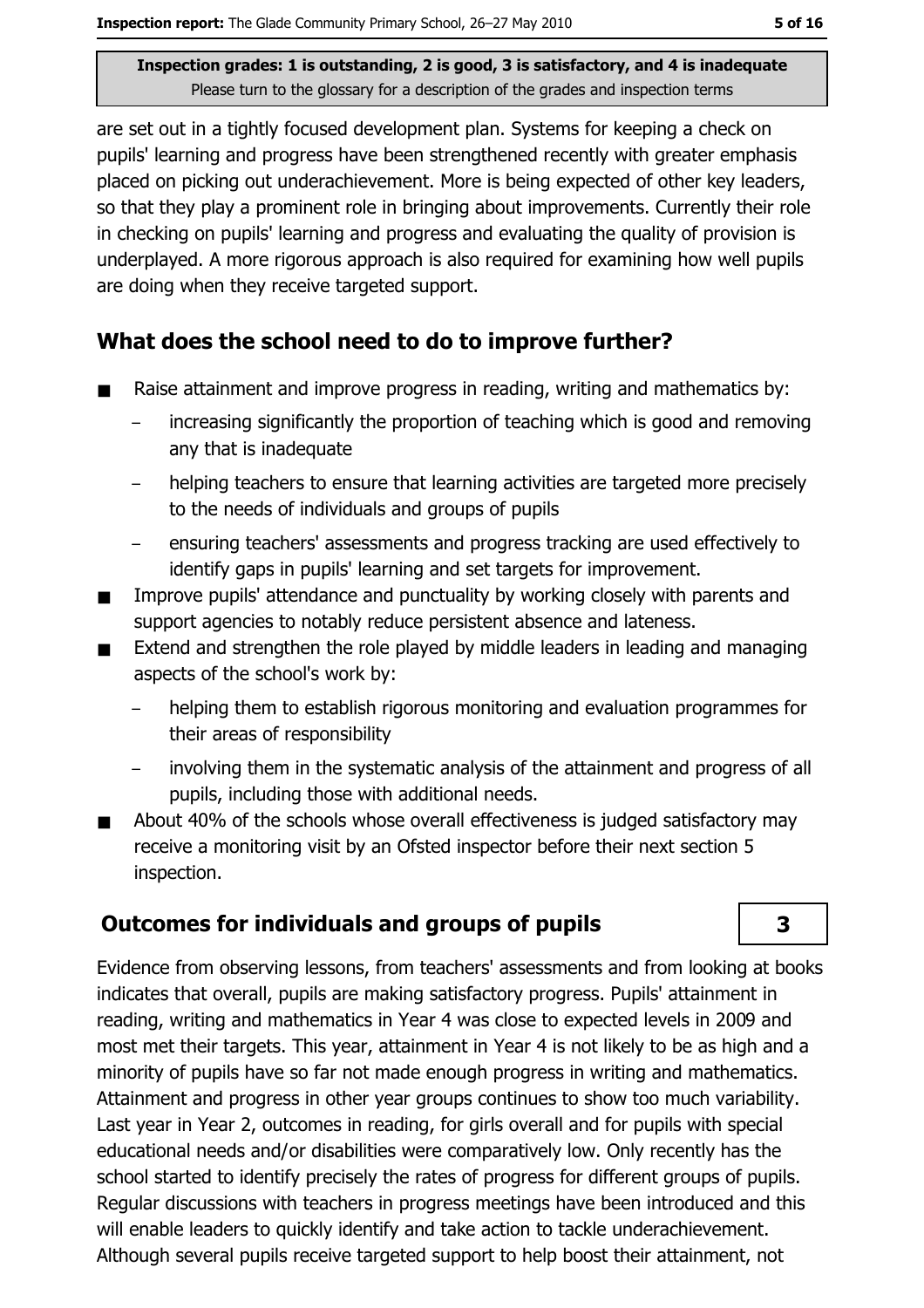enough attention is placed on checking the impact of these intervention programmes. Pupils get on well together, and they and their parents believe that the school helps to keep them safe and healthy. Pupils feel listened to and able to discuss any issues they may have with staff or with their friends. Pupils' spiritual, moral, social and cultural development is satisfactory. Lessons in personal, social and health education and school assemblies contribute well to supporting pupils' personal development. Pupils make suitable contributions at school and in the community; older pupils act as monitors carrying out various jobs around the school and occasionally organise fundraising events to support charitable causes. There is scope for extending the role of the school council to enable pupils to have more influence in the decisions made about school developments. Although there are weaknesses in some pupils' literacy and numeracy skills, many gain a good repertoire of information, communication and technological (ICT) skills in the school's computer suite or through using laptops in their classrooms. Attendance and punctuality require improvement. After a period in which pupils' attendance began to improve, levels are now much lower than the national average. Despite the school's positive approach to promoting regular attendance and the tough stance on taking holidays in term time, current attendance levels remain a good deal below the target set with the local authority.

| Pupils' achievement and the extent to which they enjoy their learning                                                     | 3                       |
|---------------------------------------------------------------------------------------------------------------------------|-------------------------|
| Taking into account:<br>Pupils' attainment <sup>1</sup>                                                                   | 3                       |
| The quality of pupils' learning and their progress                                                                        | 3                       |
| The quality of learning for pupils with special educational needs and/or<br>disabilities and their progress               | 3                       |
| The extent to which pupils feel safe                                                                                      | $\overline{\mathbf{2}}$ |
| <b>Pupils' behaviour</b>                                                                                                  | $\mathbf{2}$            |
| The extent to which pupils adopt healthy lifestyles                                                                       | $\mathbf{2}$            |
| The extent to which pupils contribute to the school and wider community                                                   | 3                       |
| The extent to which pupils develop workplace and other skills that will<br>contribute to their future economic well-being | 3                       |
| Taking into account:<br>Pupils' attendance <sup>1</sup>                                                                   | 4                       |

|  |  |  |  |  |  | These are the grades for pupils' outcomes |
|--|--|--|--|--|--|-------------------------------------------|
|--|--|--|--|--|--|-------------------------------------------|

The grades for attainment and attendance are: 1 is high; 2 is above average; 3 is broadly average; and 4 is low.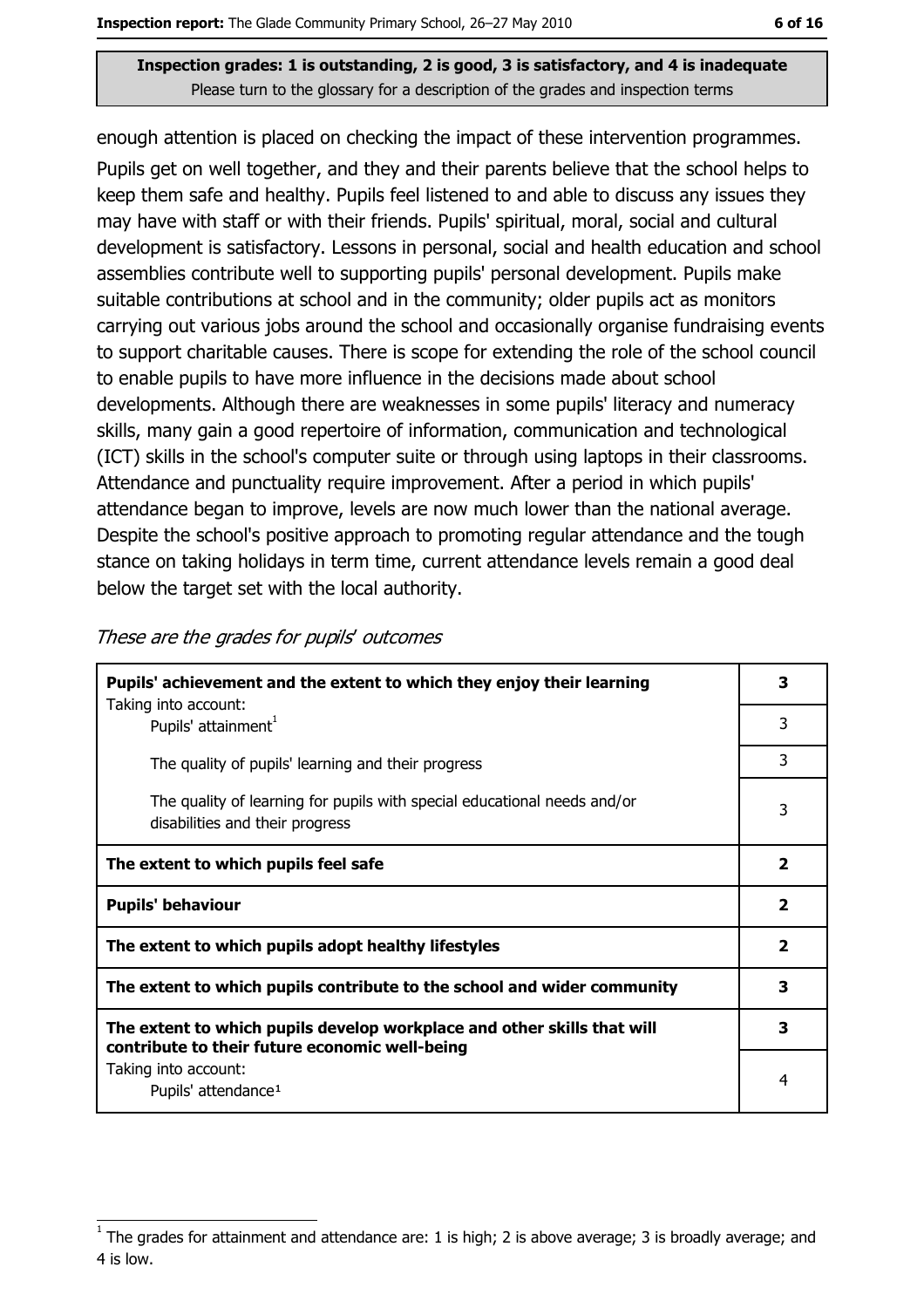The extent of pupils' spiritual, moral, social and cultural development

 $\overline{\mathbf{3}}$ 

#### How effective is the provision?

Teaching is satisfactory but the quality is inconsistent, ranging from good or satisfactory to occasionally inadequate. Leaders recognise, rightly, that a greater proportion of good teaching is required if pupils are to achieve well in all classes. Most lessons are well organised and pupils are usually managed successfully. Pupils are generally interested in their learning activities and cooperate well. Teachers use their interactive whiteboards effectively to focus pupils on key teaching points and to stimulate pupils' interest. In some lessons seen, pupils used hand-held whiteboards adeptly to record their written thoughts and calculations. Teaching assistant support is usually deployed successfully, mostly to quide the learning of pupils with additional needs. Where the teaching is particularly effective, teachers ask good questions to assess pupils' knowledge and understanding, and make useful links to previous learning. They also use these assessments well to adjust their teaching so that activities are matched tightly to pupils' learning needs. In lessons where the teaching is less effective, pupils spend too much time sitting listening to the teacher or working on activities which are not matched tightly enough to their abilities. This results in learning and progress which is too slow, or activities that lack challenge or are too advanced for pupils to engage in successfully. The quality of presentation and handwriting in pupils' books and in teachers' marking also varies.

Other aspects of provision are satisfactory. Work has begun on developing a more stimulating curriculum and several theme weeks have been organised this year in preparation for this. Pupils in Years 3 and 4 have the chance to learn French and some specialist teaching is provided in physical education. Pupils can also take part in a good range of sporting and other after school clubs led by staff and outside groups. Displays of pupils' art work around the school illustrate some of the good quality outcomes achieved in this subject. Staff show high levels of care for pupils, and support for vulnerable pupils is satisfactory. There are well-organised transition arrangements for pupils leaving for middle school in Year 4, with helpful additional induction time organised for those with special educational needs and/or disabilities. Support for higher attendance and tackling persistent absence have been strengthened since the beginning of the year, but have yet to produce a sustained improvement.

| The quality of teaching                                                                                    |  |  |
|------------------------------------------------------------------------------------------------------------|--|--|
| Taking into account:<br>The use of assessment to support learning                                          |  |  |
| The extent to which the curriculum meets pupils' needs, including, where<br>relevant, through partnerships |  |  |
| The effectiveness of care, guidance and support                                                            |  |  |

These are the grades for the quality of provision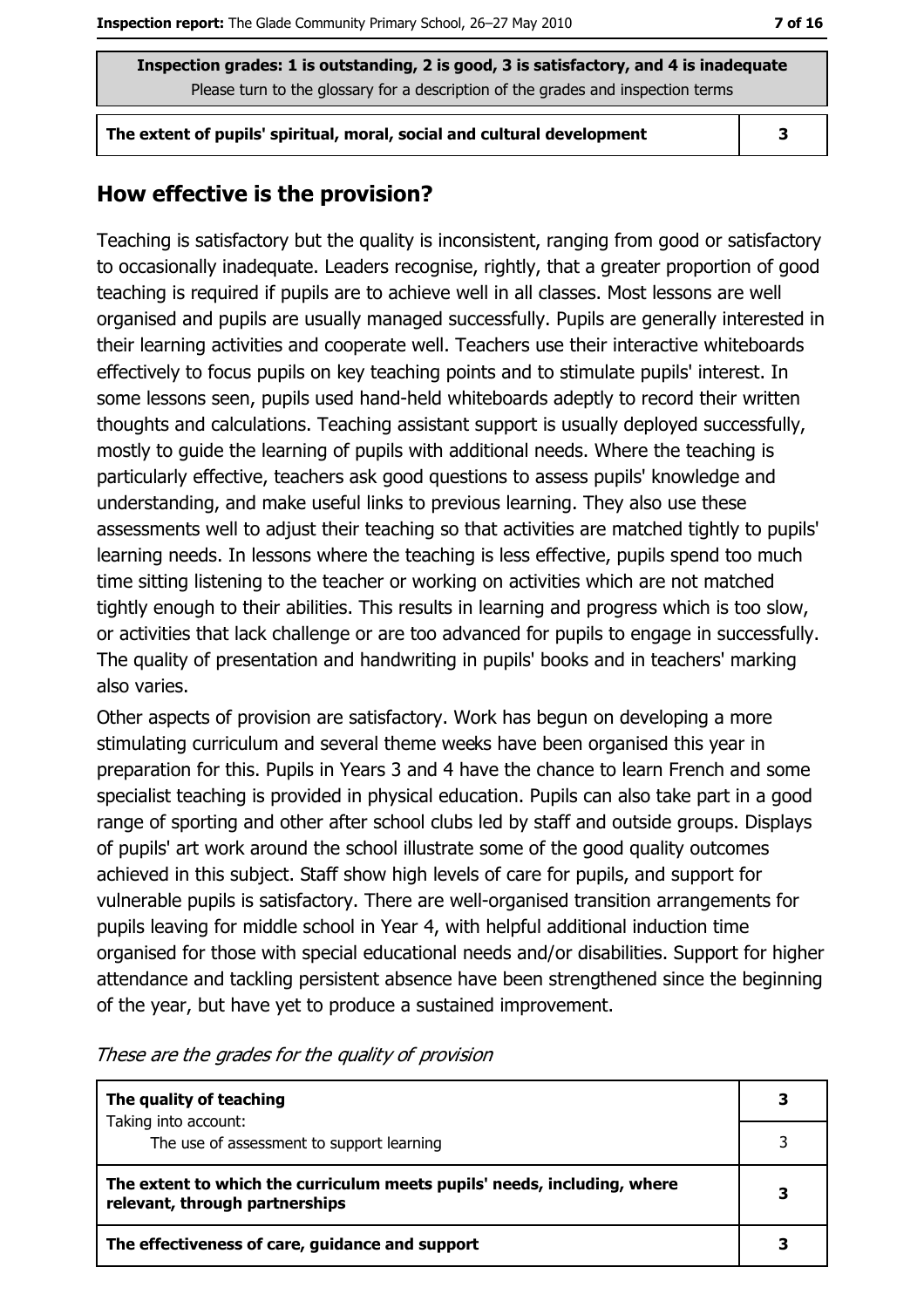#### How effective are leadership and management?

All aspects of leadership and management are satisfactory. The senior leadership team works well together and the new headteacher's evaluation of the school's strengths and weaknesses is accurate. Lesson observations have been carried out to determine the overall quality of teaching and note where improvements are required. Teachers are more involved than they were in discussing pupils' progress with leaders, although this process relies too much on the analysis completed by the headteacher. More is expected now of other key leaders so that responsibility for the school's improvement is spread more widely among staff. Subject leaders have drawn up action plans and in some cases completed their own evaluations of the effectiveness of their areas of responsibility. There are promising developments in some subjects such as ICT, but not all key leaders involve themselves enough in quality assuring the impact of their work on outcomes for pupils.

Staff do their best to ensure that all pupils have equality of opportunity and pupils from different backgrounds get on well together. Leaders have yet to formalise the school's approach to promoting community cohesion set out in last year's development plan. Communication with parents has improved recently with the distribution of a weekly newsletter and positive partnerships with the local authority support agencies ensure suitable support is provided for vulnerable pupils. Safeguarding procedures are satisfactory. Governance is stronger now than it was twelve months ago. The governing body has drawn up its own development plan to increase its effectiveness and a more systematic approach has been introduced for governors' visits. There are also improved systems for engaging with parents and for following up on school development priorities when governors come into school. Despite this, governors realise that they need to engage more in evaluating the school's work, including benchmarking its performance against other schools.

| The effectiveness of leadership and management in embedding ambition and<br>driving improvement                                                                     |   |  |  |
|---------------------------------------------------------------------------------------------------------------------------------------------------------------------|---|--|--|
| Taking into account:<br>The leadership and management of teaching and learning                                                                                      | 3 |  |  |
| The effectiveness of the governing body in challenging and supporting the<br>school so that weaknesses are tackled decisively and statutory responsibilities<br>met | З |  |  |
| The effectiveness of the school's engagement with parents and carers                                                                                                | 3 |  |  |
| The effectiveness of partnerships in promoting learning and well-being                                                                                              | з |  |  |
| The effectiveness with which the school promotes equality of opportunity and<br>tackles discrimination                                                              | 3 |  |  |
| The effectiveness of safeguarding procedures                                                                                                                        | 3 |  |  |

These are the grades for leadership and management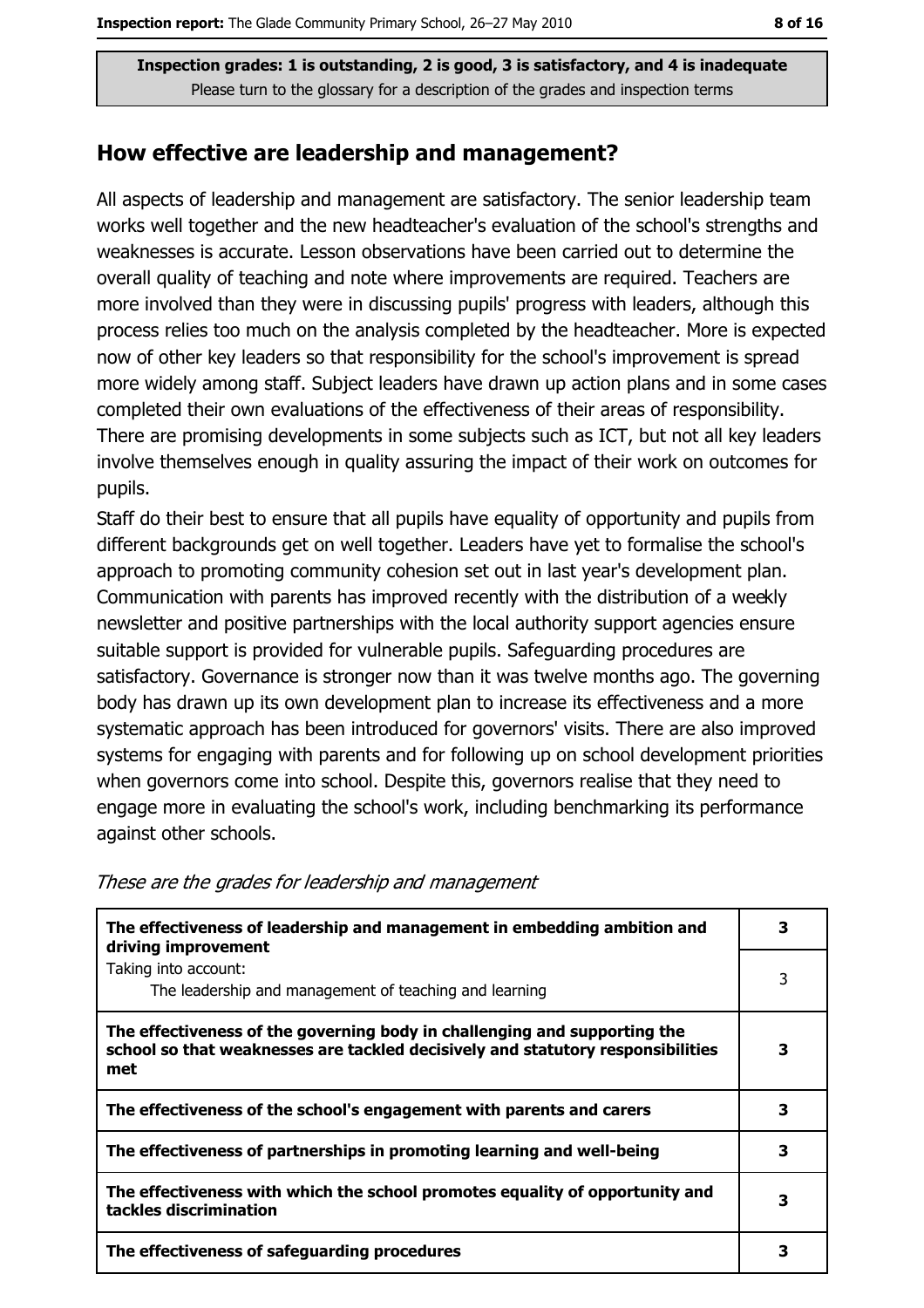| Inspection grades: 1 is outstanding, 2 is good, 3 is satisfactory, and 4 is inadequate  |   |  |  |
|-----------------------------------------------------------------------------------------|---|--|--|
| Please turn to the glossary for a description of the grades and inspection terms        |   |  |  |
| The effectiveness with which the school promotes community cohesion                     | 3 |  |  |
| The effectiveness with which the school deploys resources to achieve<br>value for money | 3 |  |  |

#### **Early Years Foundation Stage**

Almost all children in the Early Years Foundation Stage are taught in a single-age Reception class. Some children are full time from the start of the year; others attend for half a day until the term in which they are five. A small group of Reception children are taught in a mixed-age class with younger Year 1 pupils. These arrangements result in satisfactory learning and progress overall, but more consistent and effective early learning for those who are full time, particularly in the single-age class. Progress is satisfactory for most children from below average starting points, although teachers' assessments show that outcomes at the end of Reception vary significantly from year to year. In 2009, children's social and emotional development, their early literacy and some of their early numeracy skills were well below expected levels. As in the rest of the school, a sharper focus is being placed on tracking children's progress from the beginning of the year.

Staff know the children well and make sure children are safe and well cared for. Good routines are established, with suitable attention given to leading healthy lifestyles and learning about personal hygiene. There are some good features in children's indoor and outdoor learning programmes in the Reception class, which are well planned by staff and cover all areas of learning. Suitable attention is given to basic skills through daily phonics and number sessions. Adults lead an appropriate proportion of structured activities and allow children to choose others for themselves, although sometimes these require a sharper focus on what is going to be learned. Assessments are made periodically to capture children's achievements, but these are not used precisely enough to inform the planning of what children might do next.

Leadership and management of the early year's provision are shared between two suitably qualified teachers who teach the Reception class, and an experienced support assistant. Relationships with parents are positive, but stronger links with other pre-school providers are an acknowledged area for improvement. Currently without a nominated Early Years Foundation Stage Leader, the management of quality assurance and strategic leadership roles are underplayed.

| <b>Overall effectiveness of the Early Years Foundation Stage</b>                      |   |
|---------------------------------------------------------------------------------------|---|
| Taking into account:<br>Outcomes for children in the Early Years Foundation Stage     |   |
| The quality of provision in the Early Years Foundation Stage                          |   |
| The effectiveness of leadership and management of the Early Years<br>Foundation Stage | 3 |

These are the grades for the Early Years Foundation Stage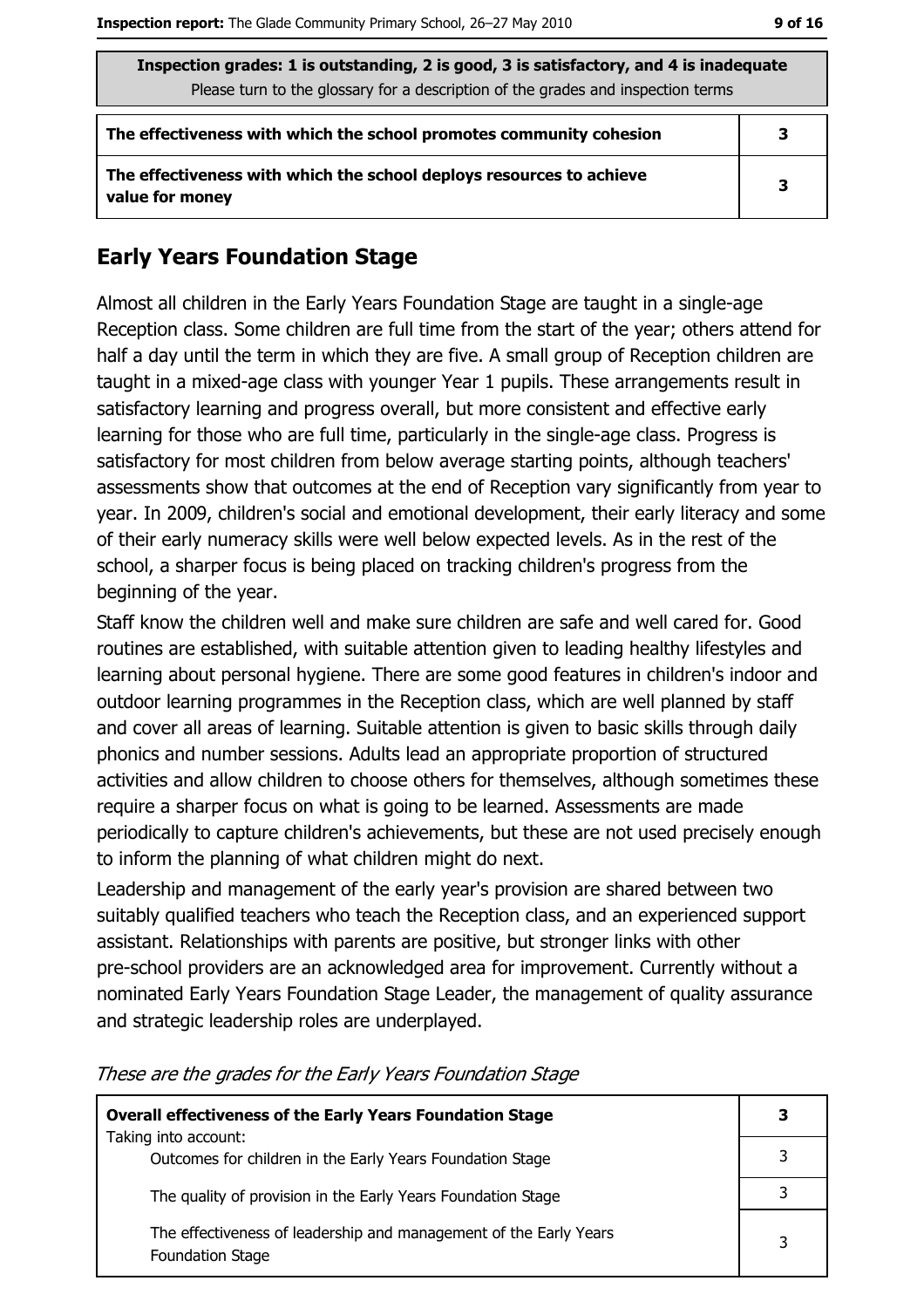#### **Views of parents and carers**

Around a half of parents and carers returned the inspection questionnaire. A very large majority agreed that they were happy with their child's overall experience at school. Almost all agreed that the school keeps their child safe and encourages them to be healthy. Nearly all parents and carers are pleased with the teaching and the progress their child is making. A few indicated that they did not agree that the school deals effectively with unacceptable behaviour. A similar number were not positive about what the school does to prepare their child for the future or felt confident that their views are collected and acted upon. A few questionnaires had comments written by parents and carers about their view of the school's effectiveness. These did not reveal any consistent pattern of disagreement or relate to safeguarding. Leaders were made aware of the issues that were raised.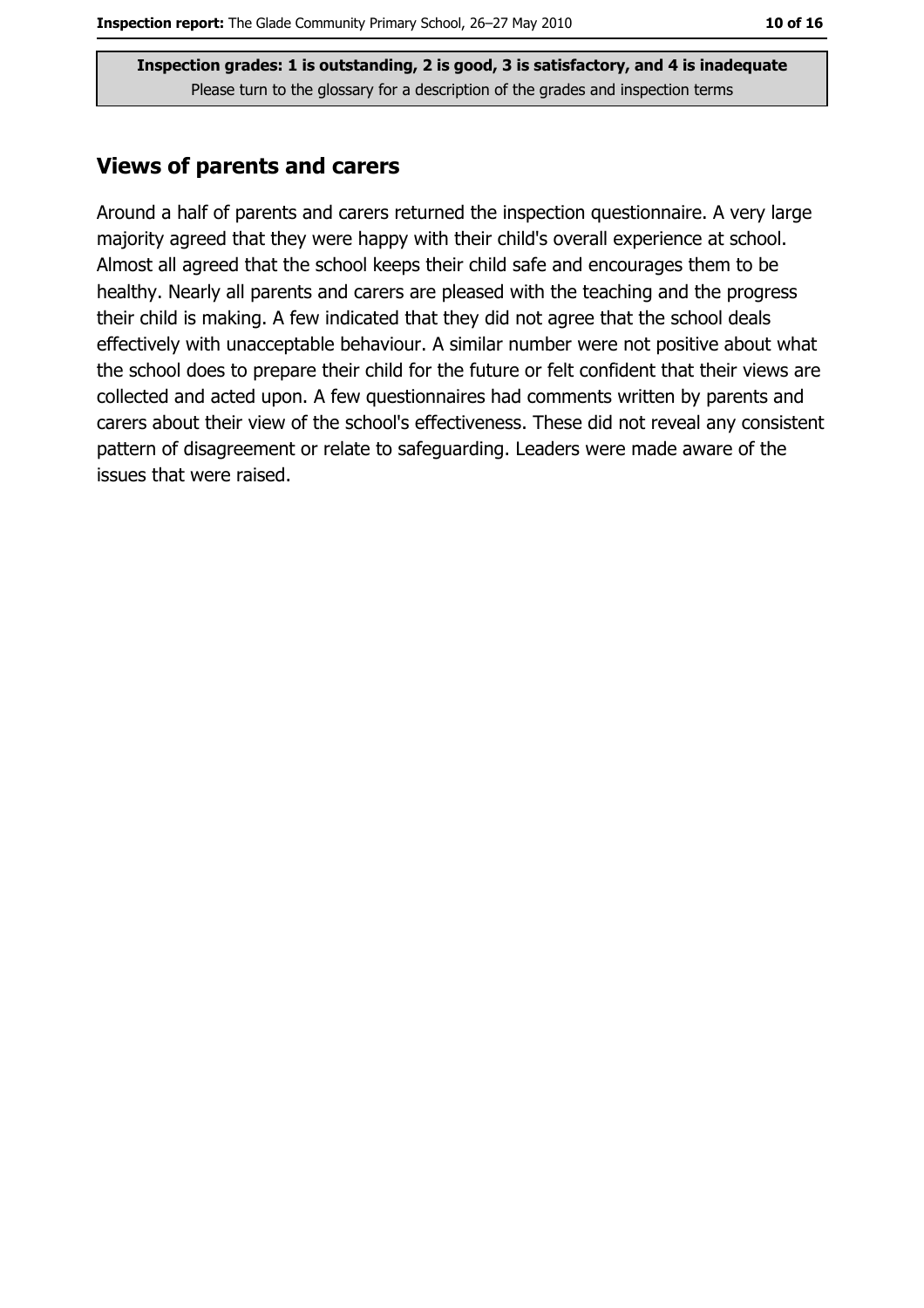#### Responses from parents and carers to Ofsted's questionnaire

Ofsted invited all the registered parents and carers of pupils registered at The Glade Community Primary School to complete a questionnaire about their views of the school.

In the questionnaire, parents and carers were asked to record how strongly they agreed with 13 statements about the school. The inspection team received 69 completed questionnaires by the end of the on-site inspection. In total, there are 157 pupils registered at the school.

| <b>Statements</b>                                                                                                                                                                                                                                       | <b>Strongly</b><br><b>Agree</b> |               | <b>Agree</b> |               | <b>Disagree</b> |                | <b>Strongly</b><br>disagree |               |
|---------------------------------------------------------------------------------------------------------------------------------------------------------------------------------------------------------------------------------------------------------|---------------------------------|---------------|--------------|---------------|-----------------|----------------|-----------------------------|---------------|
|                                                                                                                                                                                                                                                         | <b>Total</b>                    | $\frac{0}{0}$ | <b>Total</b> | $\frac{0}{0}$ | <b>Total</b>    | $\frac{0}{0}$  | <b>Total</b>                | $\frac{0}{0}$ |
| My child enjoys school                                                                                                                                                                                                                                  | 39                              | 57            | 30           | 43            | $\mathbf 0$     | 0              | 0                           | 0             |
| The school keeps my child<br>safe                                                                                                                                                                                                                       | 35                              | 51            | 33           | 48            | 0               | 0              | $\mathbf 0$                 | 0             |
| The school informs me<br>about my child's progress                                                                                                                                                                                                      | 24                              | 35            | 39           | 57            | 5               | 7              | 0                           | 0             |
| My child is making enough<br>progress at this school                                                                                                                                                                                                    | 28                              | 41            | 35           | 51            | 3               | 4              | 2                           | 3             |
| The teaching is good at this<br>school                                                                                                                                                                                                                  | 34                              | 49            | 32           | 46            | 3               | 4              | $\mathbf 0$                 | 0             |
| The school helps me to<br>support my child's learning                                                                                                                                                                                                   | 25                              | 36            | 39           | 57            | $\overline{4}$  | 6              | 0                           | 0             |
| The school helps my child to<br>have a healthy lifestyle                                                                                                                                                                                                | 29                              | 42            | 37           | 54            | $\mathbf{1}$    | 1              | 1                           | $\mathbf{1}$  |
| The school makes sure that<br>my child is well prepared for<br>the future (for example<br>changing year group,<br>changing school, and for<br>children who are finishing<br>school, entering further or<br>higher education, or<br>entering employment) | 27                              | 39            | 36           | 52            | $\mathbf 0$     | 0              | 0                           | 0             |
| The school meets my child's<br>particular needs                                                                                                                                                                                                         | 26                              | 38            | 38           | 55            | 3               | 4              | 1                           | $\mathbf{1}$  |
| The school deals effectively<br>with unacceptable behaviour                                                                                                                                                                                             | 23                              | 33            | 32           | 46            | 5               | 7              | 4                           | 6             |
| The school takes account of<br>my suggestions and<br>concerns                                                                                                                                                                                           | 25                              | 36            | 34           | 49            | 3               | 4              | $\overline{2}$              | 3             |
| The school is led and<br>managed effectively                                                                                                                                                                                                            | 26                              | 38            | 34           | 49            | 6               | 9              | $\bf{0}$                    | $\bf{0}$      |
| Overall, I am happy with my<br>child's experience at this<br>school                                                                                                                                                                                     | 33                              | 48            | 31           | 45            | 3               | $\overline{4}$ | $\mathbf{1}$                | $\mathbf{1}$  |

The table above summarises the responses that parents and carers made to each statement. The percentages indicate the proportion of parents and carers giving that response out of the total number of completed questionnaires. Where one or more parents and carers chose not to answer a particular question, the percentages will not add up to 100%.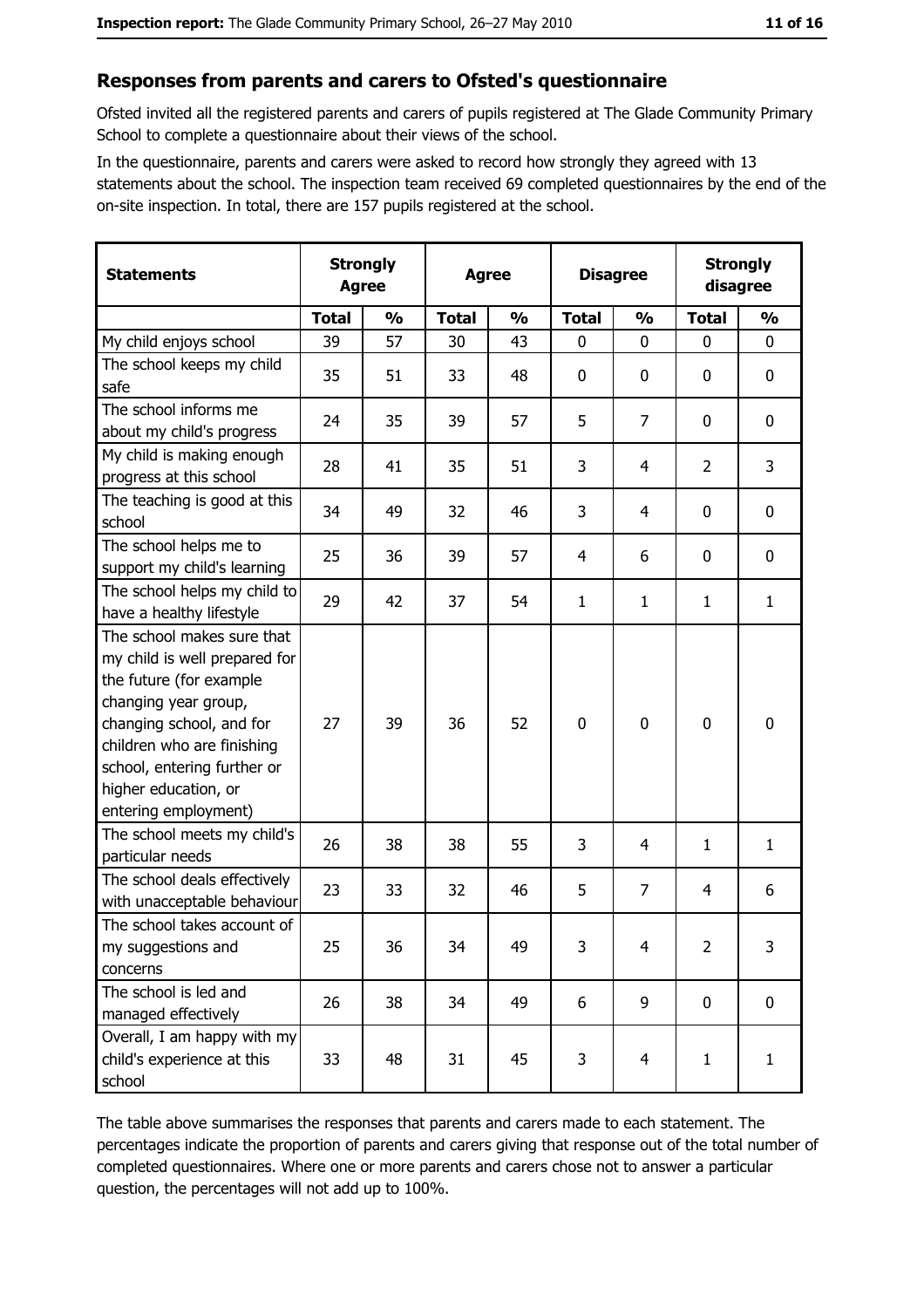## Glossary

| Grade   | <b>Judgement</b> | <b>Description</b>                                                                                                                                                                                                               |
|---------|------------------|----------------------------------------------------------------------------------------------------------------------------------------------------------------------------------------------------------------------------------|
| Grade 1 | Outstanding      | These features are highly effective. An oustanding<br>school provides exceptionally well for its pupils' needs.                                                                                                                  |
| Grade 2 | Good             | These are very positive features of a school. A school<br>that is good is serving its pupils well.                                                                                                                               |
| Grade 3 | Satisfactory     | These features are of reasonable quality. A satisfactory<br>school is providing adequately for its pupils.                                                                                                                       |
| Grade 4 | Inadequate       | These features are not of an acceptable standard. An<br>inadequate school needs to make significant<br>improvement in order to meet the needs of its pupils.<br>Ofsted inspectors will make further visits until it<br>improves. |

## What inspection judgements mean

#### **Overall effectiveness of schools**

|                       | Overall effectiveness judgement (percentage of<br>schools) |      |                     |                   |
|-----------------------|------------------------------------------------------------|------|---------------------|-------------------|
| <b>Type of school</b> | <b>Outstanding</b>                                         | Good | <b>Satisfactory</b> | <b>Inadequate</b> |
| Nursery schools       | 51                                                         | 45   | O                   | 4                 |
| Primary schools       | 6                                                          | 41   | 42                  | 10                |
| Secondary schools     | 8                                                          | 34   | 44                  | 14                |
| Sixth forms           | 10                                                         | 37   | 50                  | 3                 |
| Special schools       | 32                                                         | 38   | 25                  | 5                 |
| Pupil referral units  | 12                                                         | 43   | 31                  | 14                |
| All schools           | 9                                                          | 40   | 40                  | 10                |

New school inspection arrangements were introduced on 1 September 2009. This means that inspectors now make some additional judgements that were not made previously.

The data in the table above is for the period 1 September to 31 December 2009 and is the most recently published data available (see www.ofsted.gov.uk). Please note that the sample of schools inspected during the autumn term 2009 was not representative of all schools nationally, as weaker schools are inspected more frequently than good or outstanding schools.

Percentages are rounded and do not always add exactly to 100. Secondary school figures include those that have sixth forms, and sixth form figures include only the data specifically for sixth form inspection judgements.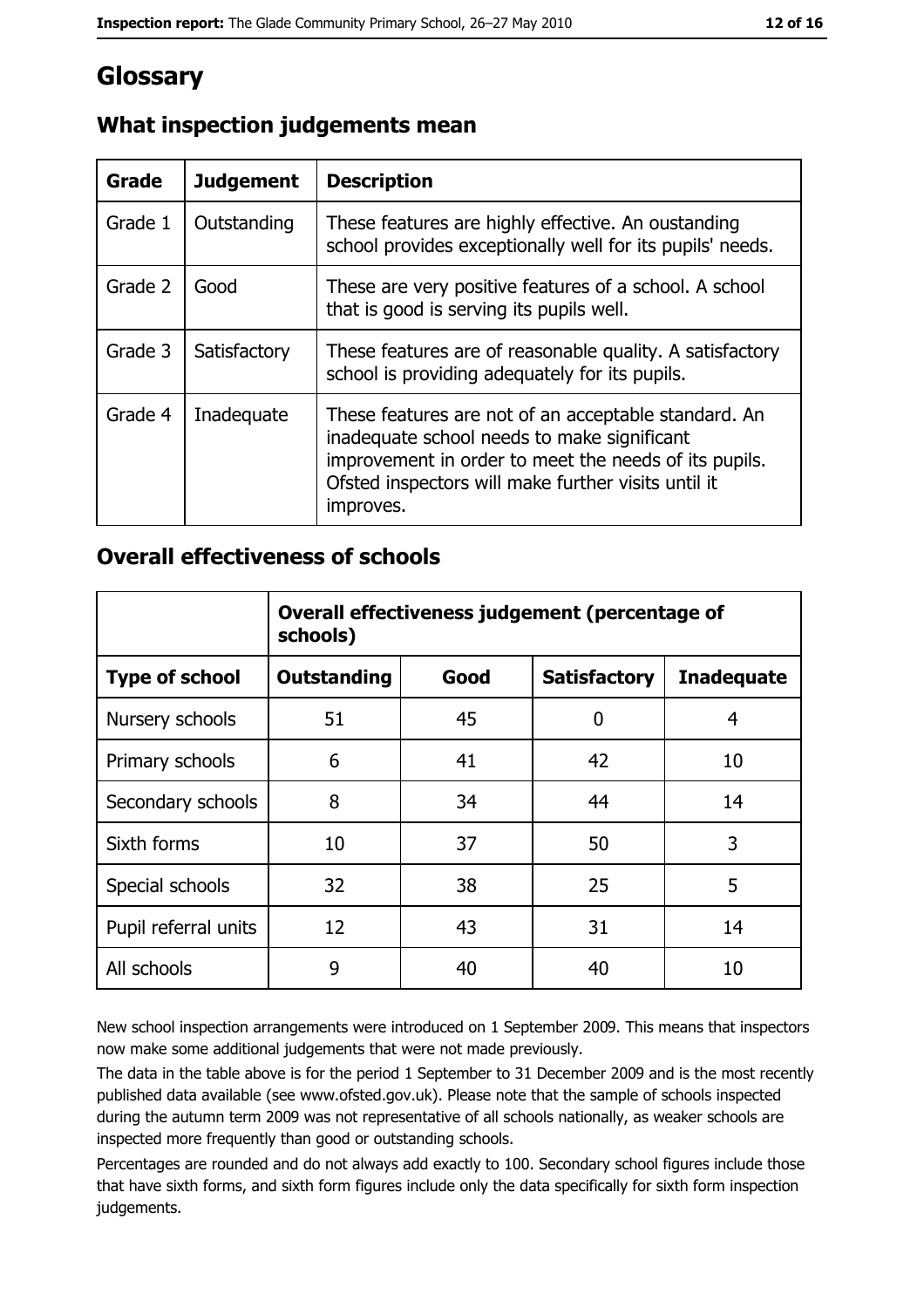## **Common terminology used by inspectors**

| Achievement:                  | the progress and success of a pupil in<br>their learning, development or training.                                                                                                                                                                                                                           |  |  |
|-------------------------------|--------------------------------------------------------------------------------------------------------------------------------------------------------------------------------------------------------------------------------------------------------------------------------------------------------------|--|--|
| Attainment:                   | the standard of the pupils' work shown by<br>test and examination results and in<br>lessons.                                                                                                                                                                                                                 |  |  |
| Capacity to improve:          | the proven ability of the school to<br>continue improving. Inspectors base this<br>judgement on what the school has<br>accomplished so far and on the quality of<br>its systems to maintain improvement.                                                                                                     |  |  |
| Leadership and management:    | the contribution of all the staff with<br>responsibilities, not just the headteacher,<br>to identifying priorities, directing and<br>motivating staff and running the school.                                                                                                                                |  |  |
| Learning:                     | how well pupils acquire knowledge,<br>develop their understanding, learn and<br>practise skills and are developing their<br>competence as learners.                                                                                                                                                          |  |  |
| <b>Overall effectiveness:</b> | inspectors form a judgement on a school's<br>overall effectiveness based on the findings<br>from their inspection of the school. The<br>following judgements, in particular,<br>influence what the overall effectiveness<br>judgement will be.                                                               |  |  |
|                               | The school's capacity for sustained<br>improvement.<br>Outcomes for individuals and groups<br>of pupils.<br>The quality of teaching.<br>The extent to which the curriculum<br>meets pupil's needs, including where<br>relevant, through partnerships.<br>The effectiveness of care, guidance<br>and support. |  |  |
| Progress:                     | the rate at which pupils are learning in<br>lessons and over longer periods of time. It<br>is often measured by comparing the<br>pupils' attainment at the end of a key<br>stage with their attainment when they<br>started.                                                                                 |  |  |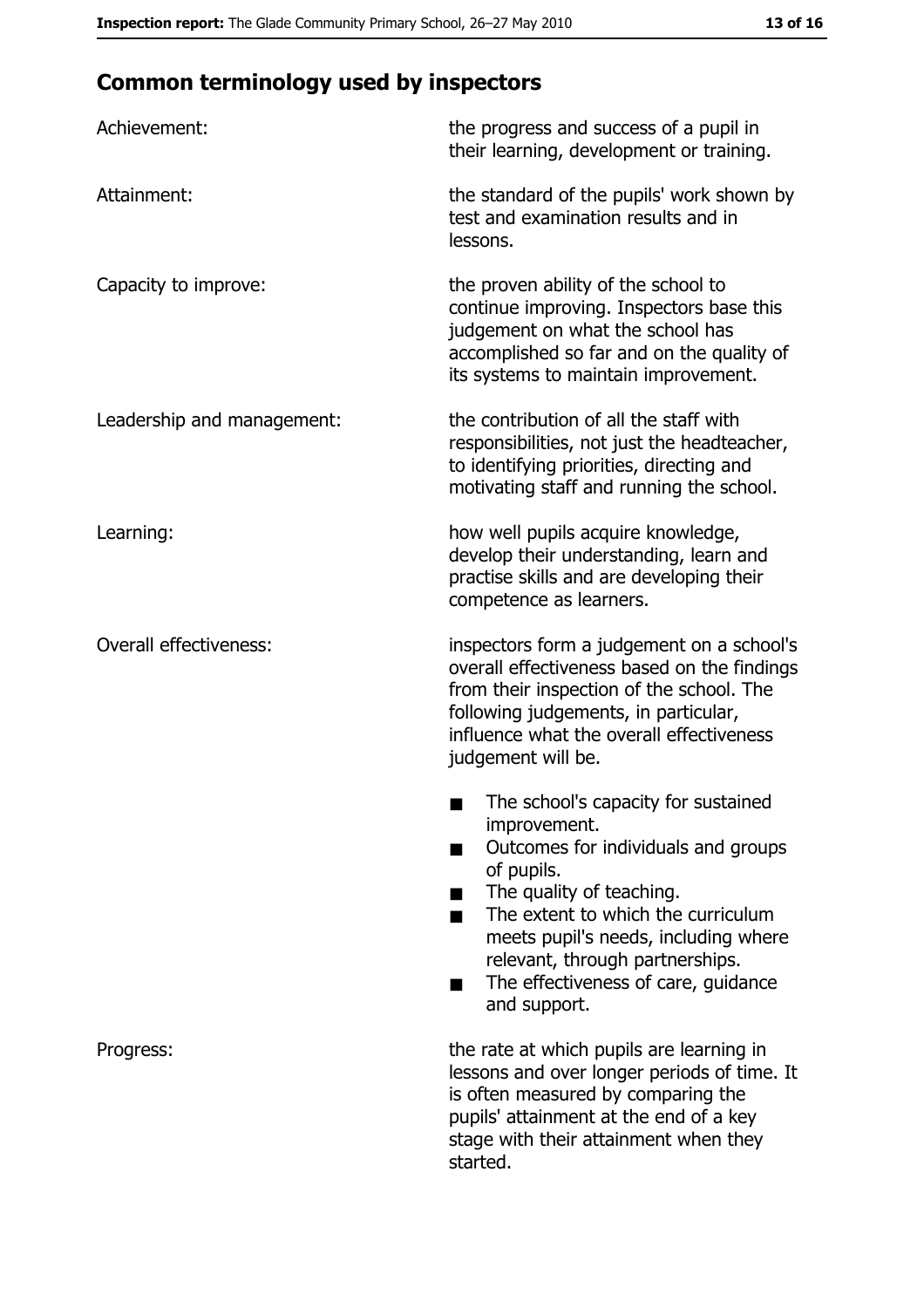This letter is provided for the school, parents and carers to share with their children. It describes Ofsted's main findings from the inspection of their school.



main findings from the inspection of their school.

#### 28 May 2010

Dear Children

Inspection of The Glade Community Primary School, Brandon, IP27 0DA

Thank you for your help with the inspection and for welcoming the inspectors to your school. We enjoyed the two days we spent with you. Please thank your parents for completing the questionnaires about their views of the school. Thank you also to the children who completed their questionnaires. They were very helpful and told us that most of you enjoy school, and feel it helps you to stay safe and to learn about being healthy.

At this time, we believe your school is giving you a satisfactory education. Some things are going well and some things need improving. Your headteacher and the staff care about you and want you all to be successful. We were pleased to see that you get on well together in lessons and around the school. We thought that your behaviour was good, although some of you and your parents think that the behaviour of one or two children could be better. We enjoyed talking to the school council about their involvement in the new library project and about the fundraising you do for charities, such as Sport Relief. We saw many of you learning successfully in lessons and enjoying the activities your teachers prepare for you. The displays around the school of your art work are very attractive. We like the fact that you have after-school clubs and that many of you have the chance to practise your computer skills regularly. The governors told us that they intend to come into school more often to see how well you are doing.

At the end of the inspection, we asked your headteacher, the staff and governors to keep working on some improvements to help you do better in reading, writing and mathematics. We asked your teachers to do their best to ensure all your lessons are good ones and to keep a check on how successful you are in all of your learning. We also want you to make sure that you are in school, on time, every day, so that attendance in your class, and in the school overall, gets better quickly.

You have much to look forward to in the rest of the year; I hope you do your best and enjoy it.

Yours sincerely

Rob McKeown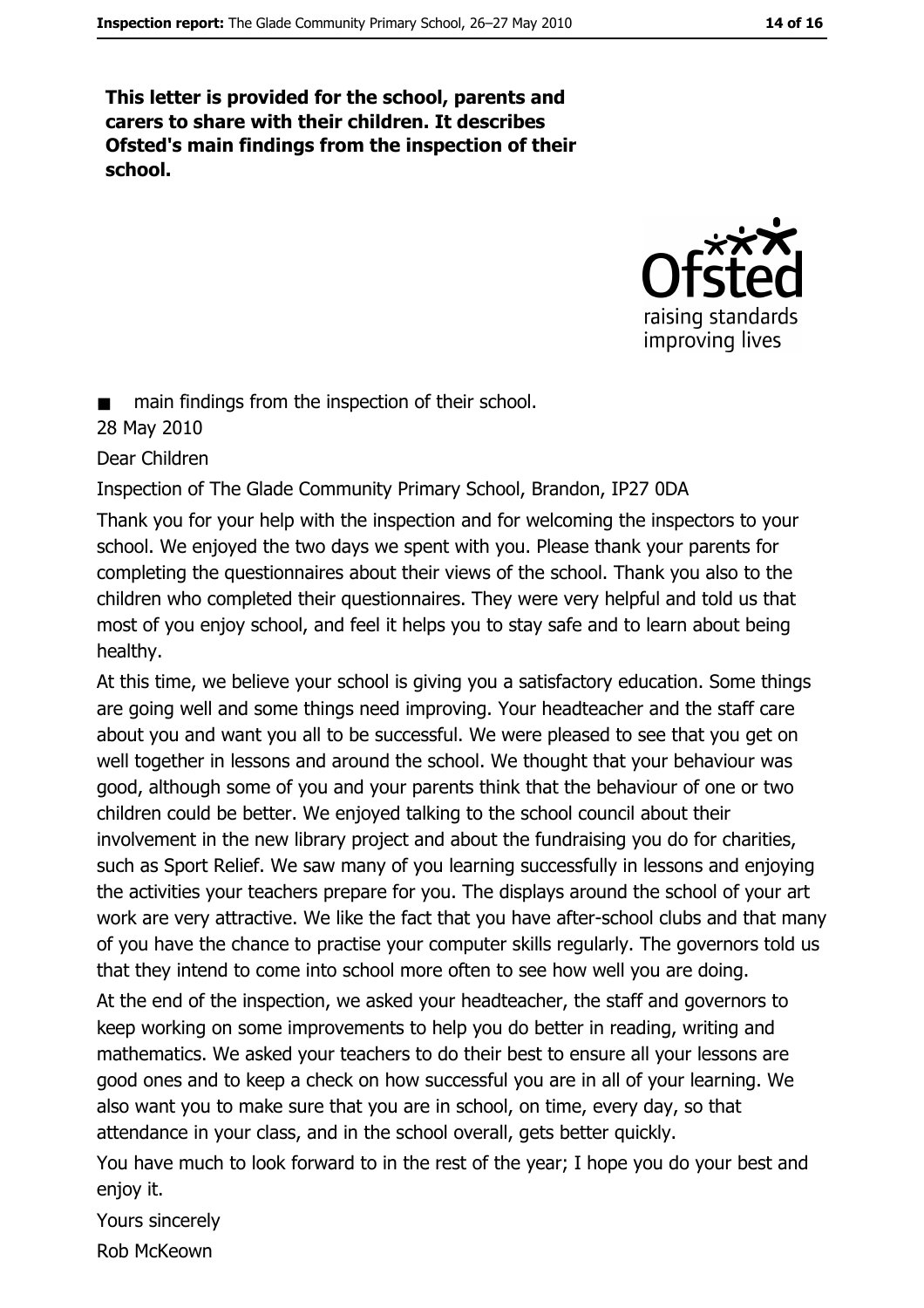Her Majesty's Inspector